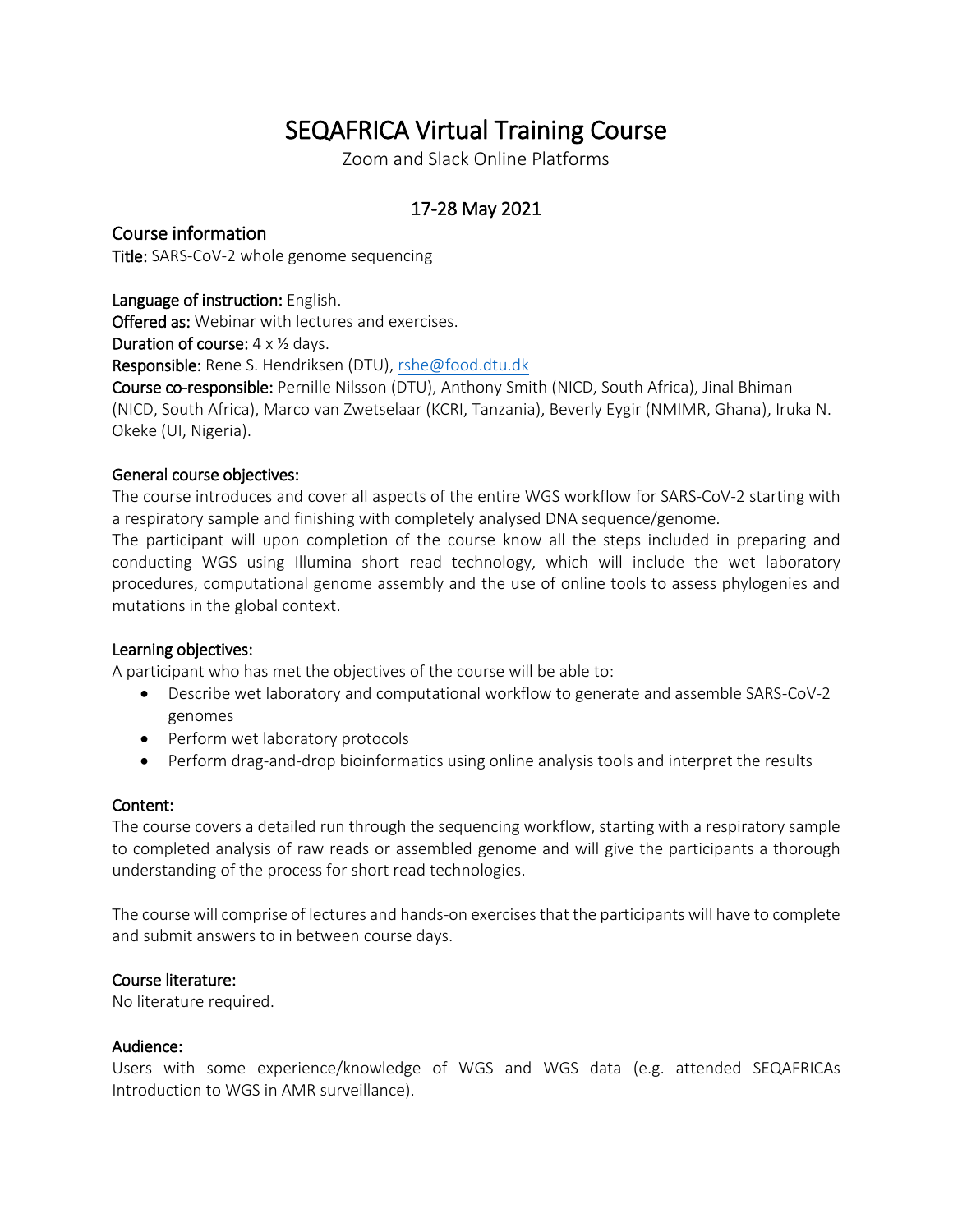**Day 1: Monday – 17 May 2021 – Sequencing workflow overview and wet lab methods Join Zoom call and Slack channel to attend**

| Time (CET)      | Content                                                                                                                                                                                                           | Lecturer/Facilitator                                      |
|-----------------|-------------------------------------------------------------------------------------------------------------------------------------------------------------------------------------------------------------------|-----------------------------------------------------------|
| $08.45 - 09.00$ | Joining the call - Assistance will be provided at this time to help<br>participants join                                                                                                                          |                                                           |
| $09.00 - 09.15$ | <b>Welcome and Introduction (Live)</b>                                                                                                                                                                            | Pernille Nilsson (DTU,<br>Denmark)                        |
| $09.15 - 09.45$ | [1] SARS-CoV-2 genomic surveillance: From respiratory sample to<br>SARS-CoV-2 genome. (Pre-recorded)                                                                                                              | Jinal Bhiman (NICD,<br>South Africa)                      |
| $09.45 - 10.00$ | <b>BREAK</b>                                                                                                                                                                                                      |                                                           |
| $10.00 - 10.30$ | [2] RNA extraction: From respiratory sample to RNA.<br>(Pre-recorded)                                                                                                                                             | Noxolo Ntuli (NICD,<br>South Africa)                      |
| $10.30 - 11.00$ | [3] cDNA synthesis and tiling PCR: Method and background for<br>cDNA synthesis using random hexamers followed by tiling PCR using<br>primer pools with >170 individual primers (Pre-recorded)                     | Boitshoko Mahlangu<br>(NICD, South Africa)                |
| $11.00 - 11.15$ | [4] Quantification and Amplicon Generation<br>(Pre-recorded)                                                                                                                                                      | Bright Adu,<br>Frank Oteng/Noguchi<br>team (NMIMR, Ghana) |
| $11.15 - 11.45$ | <b>BREAK</b>                                                                                                                                                                                                      |                                                           |
| $11.45 - 12.15$ | [5a] Library preparation: Going from high quality DNA to sequencing<br>libraries. "Hands-on" and theory.<br>Description of library preparation using the Nextera Flex kit<br>(Pre-recorded)                       | Bright Adu,<br>Frank Oteng/Noguchi<br>team (NMIMR, Ghana) |
| $12.15 - 12.45$ | [5b] Library preparation: Going from high quality DNA to sequencing<br>libraries. "Hands-on" and theory.<br>Description of library preparation using the COVIDSeq and the<br>Thermo Fisher kits<br>(Pre-recorded) | Thabo Mohale,<br>Zama Khumalo (NICD,<br>South Africa)     |
| $12.45 - 13.00$ | Q&A and Wrap-up (Live)                                                                                                                                                                                            | Pernille Nilsson (DTU,<br>Denmark)                        |
|                 |                                                                                                                                                                                                                   |                                                           |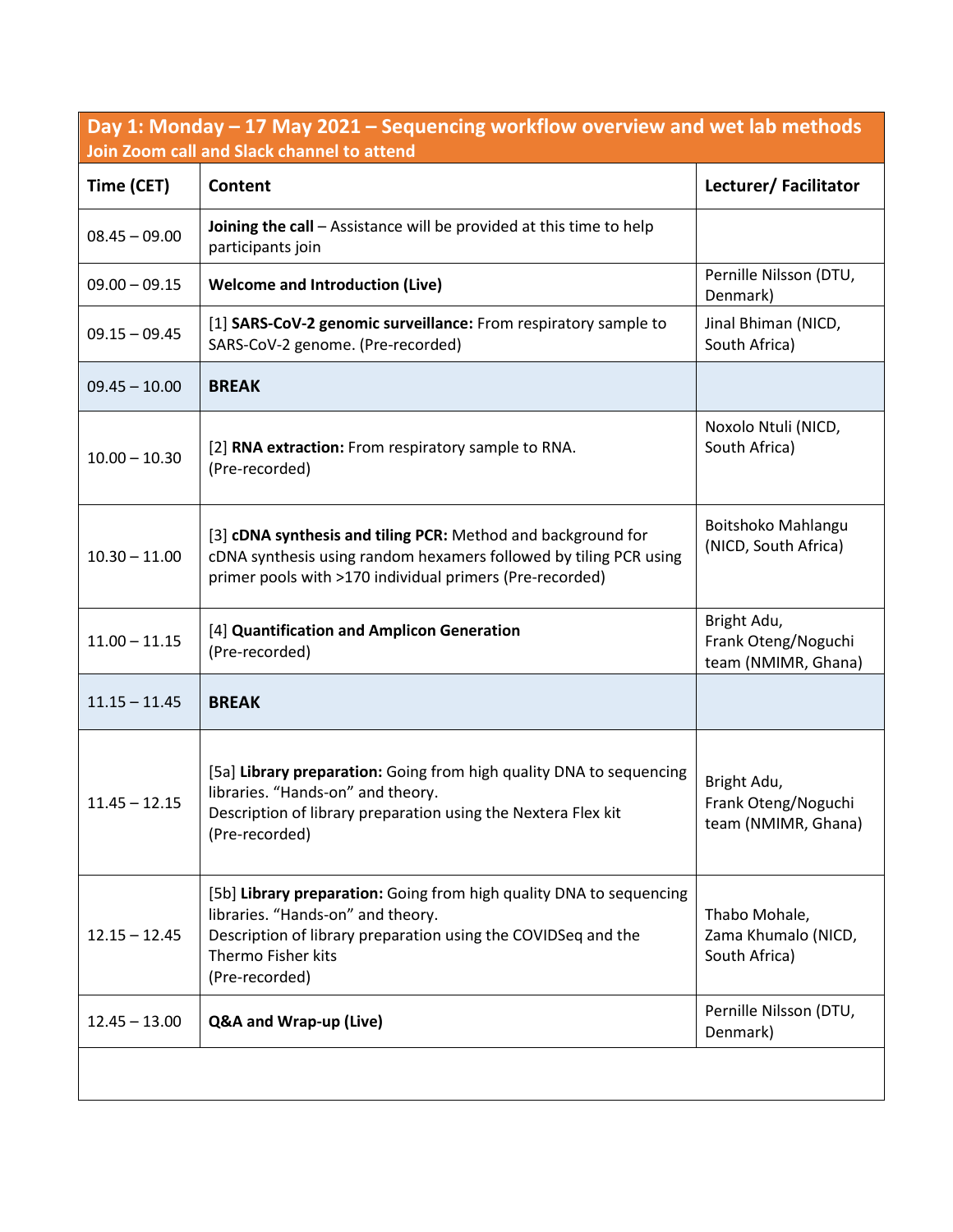| Day 2: Wednesday - 19 May 2021 - Illumina sequencing and accessing data<br>Join Zoom call and Slack channel to attend |                                                                                                                                                                                                                                            |                                                                                                                                          |  |  |
|-----------------------------------------------------------------------------------------------------------------------|--------------------------------------------------------------------------------------------------------------------------------------------------------------------------------------------------------------------------------------------|------------------------------------------------------------------------------------------------------------------------------------------|--|--|
| $09.45 - 10.00$                                                                                                       | Joining the call - Assistance will be provided at this time to help<br>participants join                                                                                                                                                   |                                                                                                                                          |  |  |
| $10.00 - 10.15$                                                                                                       | <b>Welcome and Introduction (Live)</b>                                                                                                                                                                                                     | Pernille Nilsson (DTU,<br>Denmark)                                                                                                       |  |  |
| $10.15 - 10.35$                                                                                                       | [6a] <b>Illumina sequencing:</b> Hands-on how to load the NextSeq<br>machine with your prepared libraries (Pre-recorded video).                                                                                                            | Arshad Ismail,<br>Zama Khumalo (NICD,<br>South Africa)                                                                                   |  |  |
| $10.35 - 10.55$                                                                                                       | [6b] Illumina sequencing: Hands-on how to load the MiSeq machine<br>with your prepared libraries (Pre-recorded video).                                                                                                                     | Bright Adu,<br>Frank Oteng/Noguchi<br>team (NMIMR, Ghana)                                                                                |  |  |
| $10.55 - 11.30$                                                                                                       | <b>BREAK</b>                                                                                                                                                                                                                               |                                                                                                                                          |  |  |
| $11.30 - 12.00$                                                                                                       | [7] Downloading data: Once the sequencing run is finished, how do<br>you get your data? (Pre-recorded video / Demonstration)                                                                                                               | Stanford Kwenda (NICD,<br>South Africa)<br>Bright Adu,<br>Frank Oteng/Noguchi<br>team (NMIMR, Ghana)                                     |  |  |
| $12.00 - 12.15$                                                                                                       | [7Q] Quiz: Introduction to quiz covering the wet lab steps.<br>QC of samples through in-house and COVIDSeq methods following<br>and/or prior to library prep.<br>You are required to hand in response via Survey Monkey prior to<br>day 4. | Arshad Ismail,<br>Zama Khumalo,<br>Thabo Mohale (NICD,<br>South Africa)<br>Bright Adu, Frank Oteng<br>and Noguchi team<br>(NMIMR, Ghana) |  |  |
| $12.15 - 12.30$                                                                                                       | Q&A and Wrap-up (Live)                                                                                                                                                                                                                     | Pernille Nilsson (DTU,<br>Denmark)                                                                                                       |  |  |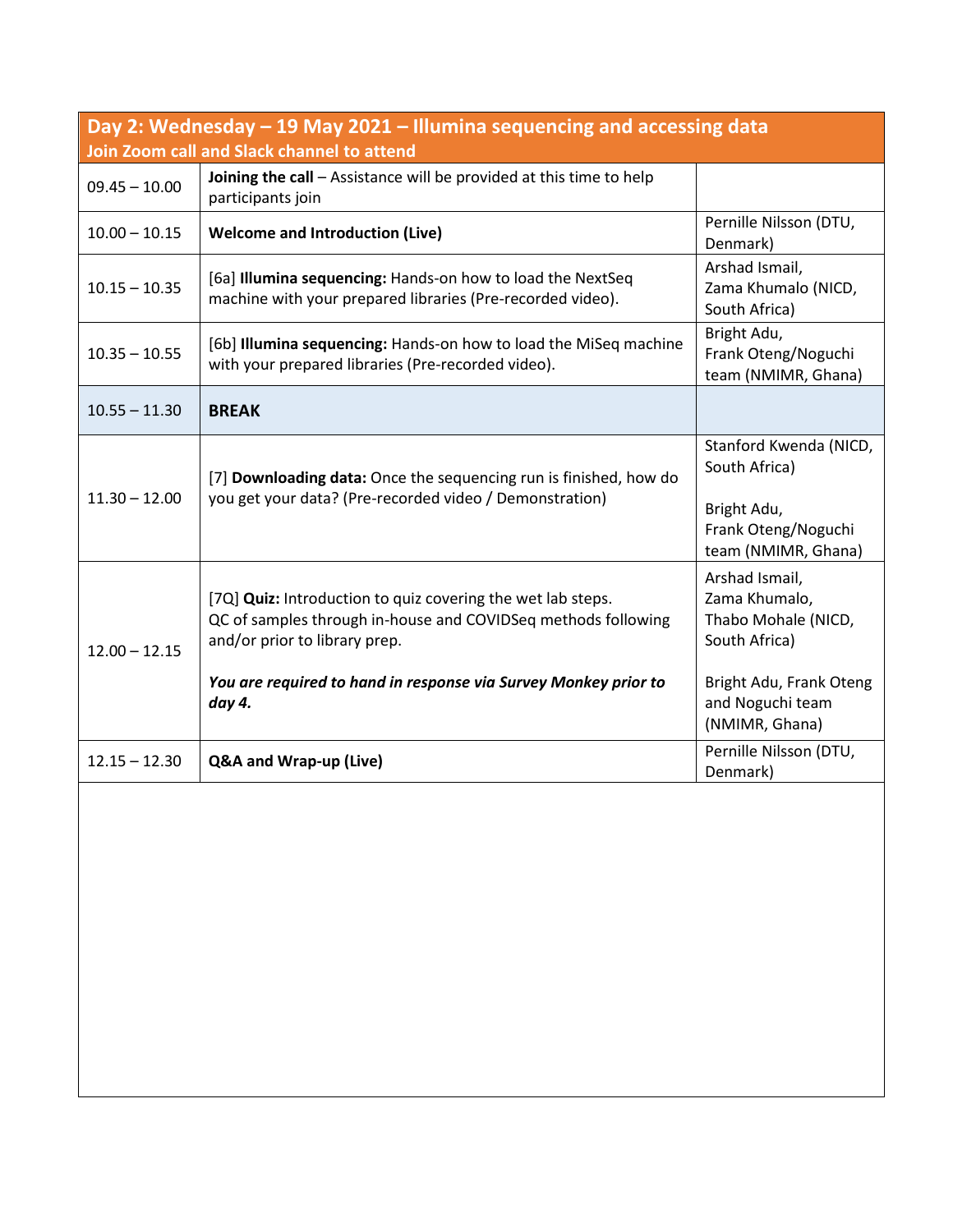| Day 3: Friday – 21 May 2021 – SARS-CoV-2 WGS bioinformatics workflows and online |                                                                                                                                                                                                                                                                                                                                                                              |                                                           |  |  |
|----------------------------------------------------------------------------------|------------------------------------------------------------------------------------------------------------------------------------------------------------------------------------------------------------------------------------------------------------------------------------------------------------------------------------------------------------------------------|-----------------------------------------------------------|--|--|
| tools                                                                            |                                                                                                                                                                                                                                                                                                                                                                              |                                                           |  |  |
|                                                                                  | Join Zoom call and Slack channel to attend                                                                                                                                                                                                                                                                                                                                   |                                                           |  |  |
| $08.45 - 09.00$                                                                  | Joining the call - Assistance will be provided at this time to help<br>participants join                                                                                                                                                                                                                                                                                     |                                                           |  |  |
| $09.00 - 09.15$                                                                  | <b>Welcome and Introduction (Live)</b>                                                                                                                                                                                                                                                                                                                                       | Pernille Nilsson (DTU,<br>Denmark)                        |  |  |
| $09.15 - 09.45$                                                                  | [8] Recap on the vet lab workflow.<br>(Live)                                                                                                                                                                                                                                                                                                                                 | Jinal Bhiman (NICD,<br>South Africa)                      |  |  |
| $09.45 - 10.15$                                                                  | [9] Galaxy pipeline:<br>Bioinformatics pipeline used for SARS-CoV-2 genome assemble using<br>a reference. QC of sequence outputs from Galaxy<br>(Live)                                                                                                                                                                                                                       | Cathrine Scheepers,<br>(NICD, South Africa)               |  |  |
| $10.15 - 10.30$                                                                  | <b>BREAK</b>                                                                                                                                                                                                                                                                                                                                                                 |                                                           |  |  |
| $10.30 - 11.00$                                                                  | [10] Exatype pipeline:<br>Bioinformatic pipelines used for SARS-CoV-2 genome assemble using<br>a reference. QC of sequence outputs from Exatype<br>(Pre-recorded)                                                                                                                                                                                                            | Simon Travers (Exatype)                                   |  |  |
| $11.00 - 11.30$                                                                  | [11a] Introduction to Nextstrain online tool: Demonstration of data<br>analysis at Nextstrain.<br>(Pre-recorded)                                                                                                                                                                                                                                                             | Bright Adu,<br>Frank Oteng/Noguchi<br>team (NMIMR, Ghana) |  |  |
| $11.30 - 12.00$                                                                  | <b>BREAK</b>                                                                                                                                                                                                                                                                                                                                                                 |                                                           |  |  |
| $12.00 - 12.30$                                                                  | [11b] Introduction to PANGOLin and COVDB online tools:<br>Demonstration of data analysis at PANGOLin and Stanford University<br>- implication of mutations reported in literature (vaccine escape<br>etc.)<br>(Pre-recorded)                                                                                                                                                 | Daniel Amoako (NICD,<br>South Africa)                     |  |  |
| $12.30 - 12.45$                                                                  | [9_10E] Introduction to Exercise: Going from raw reads to analyzed<br>genome assemblies<br>Assemble WGS, generate FASTA, look at QC, assign lineage and<br>clade, compare Galaxy and Exatype outputs.<br>Low, medium and high quality test set for generating the QC report<br>will be provided.<br>You are required to hand in results via Survey Monkey prior to day<br>4. |                                                           |  |  |
| 12.45 -13.00                                                                     | Q&A and Wrap-up (Live)                                                                                                                                                                                                                                                                                                                                                       | Pernille Nilsson (DTU,<br>Denmark)                        |  |  |